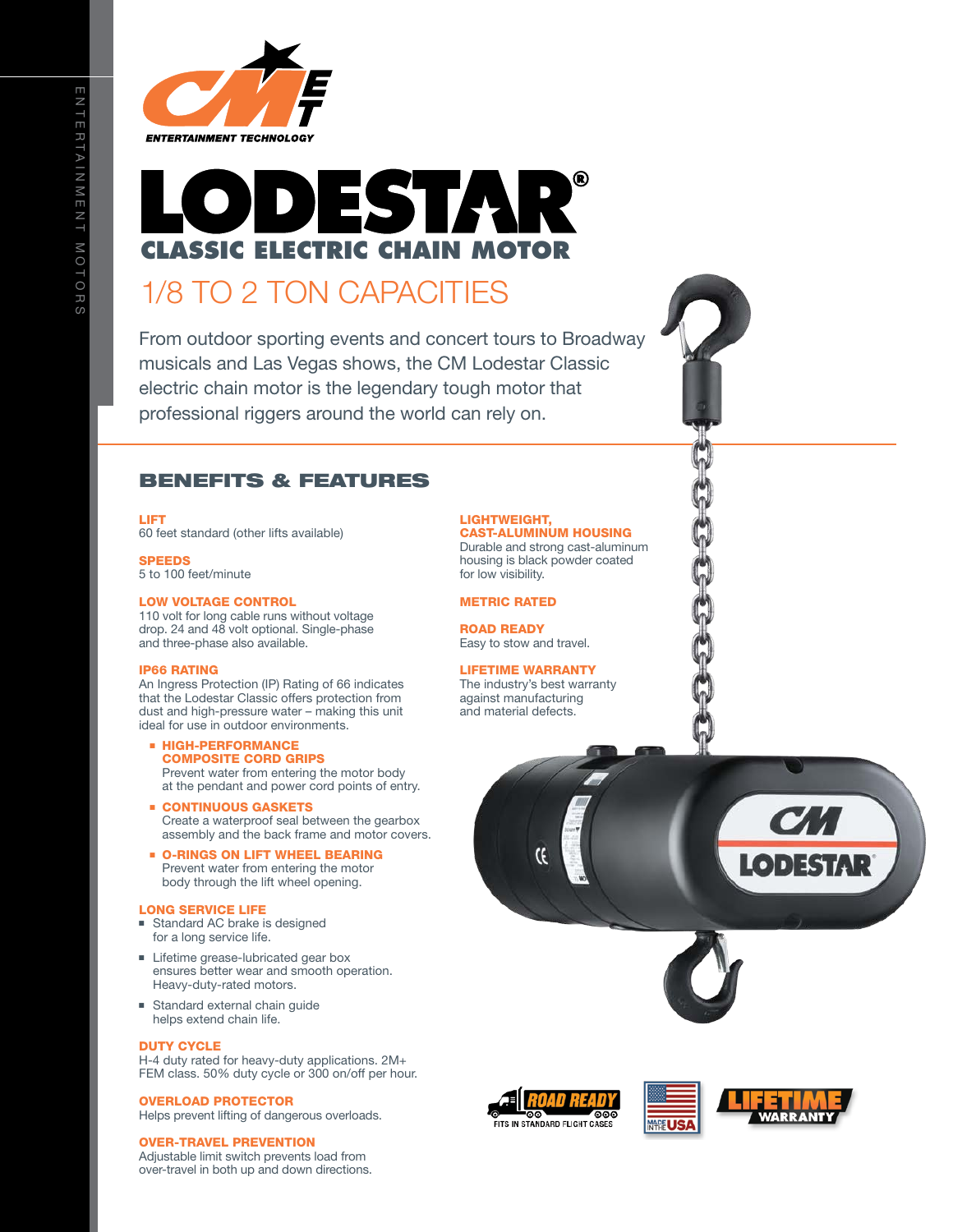## Key Components of a Classic



EASY-ACCESS CONTROL PANEL Finger-safe wiring and plug-and-play connectors on the control panel allow for quick voltage change from 208/230 to 460. Prevents improper voltage connections that may cause hoist damage. Easy access to terminal strips and simple fuse installation. (Low-voltage units only)



4-Pocket Lift wheel Lift wheel with improved water and dust sealing features for IP66 level protection.



PROVEN BRAKE DESIGN Heavy-duty AC electromechanical brake has been field tested in more than one million Lodestar hoists worldwide. Optional DC brake and double DC brake are also available.



ZINC-PLATED Load Chain Designed and manufactured in the USA by Columbus McKinnon, our zinc-plated Star Grade load chain protects against corrosion. Optional black finish available.

#### EXTERNAL CHAIN GUIDE

The standard external chain guide provides efficient chain management for longer chain life. It also protects the hoist from damage caused by cross linked chain, as well as damage to the internal guides and hoist frame. The guide is easily replaced and can be retrofitted to older units in the field.

#### ADJUSTABLE LIMIT SWITCH

Easy-to-adjust screw limit switch automatically stops the hook at any predetermined point when either lifting or lowering, preventing overtravel. (Low-voltage unit only)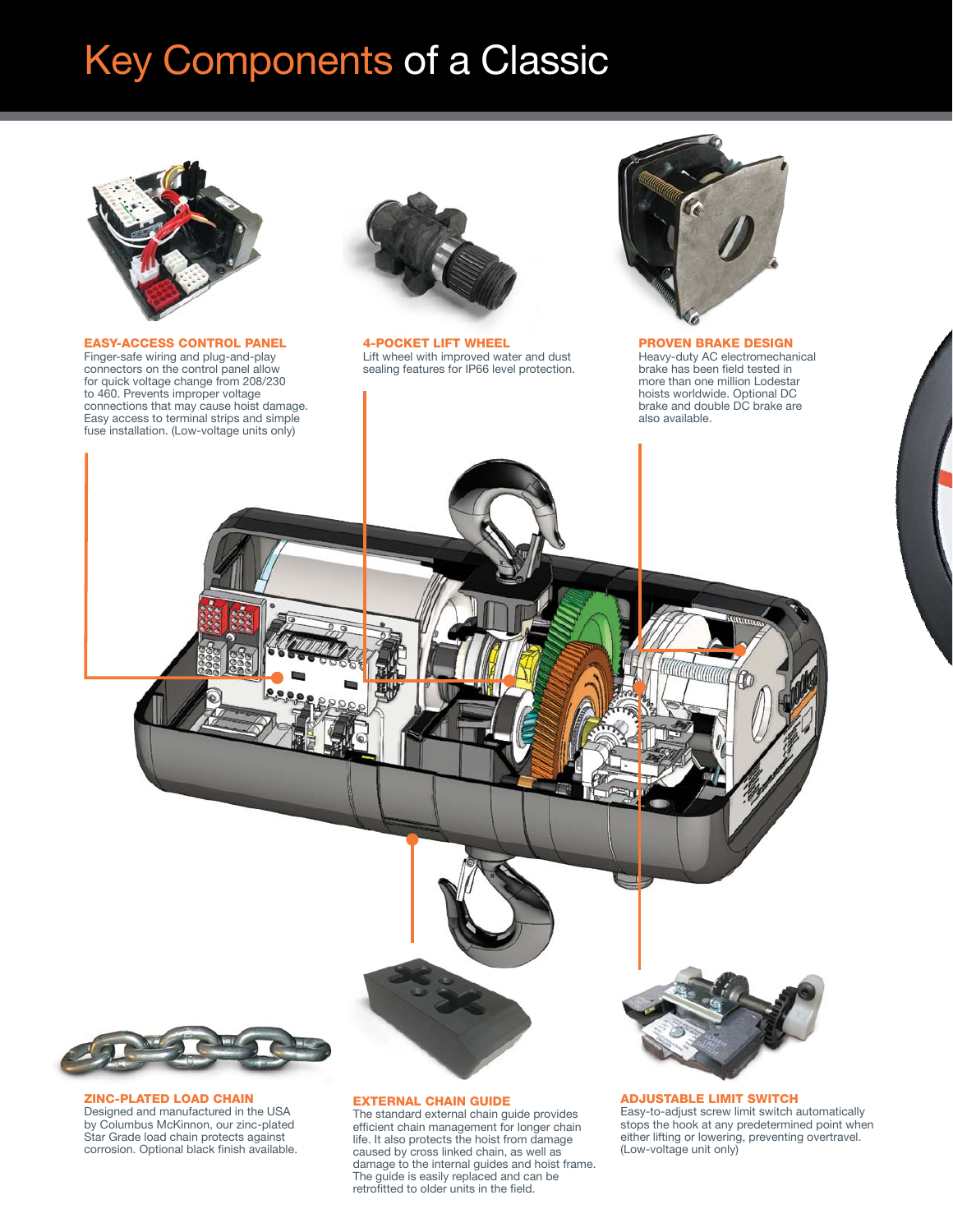

CM

#### OPTIONAL FEATURES

LODESTAR<sup>.</sup>

#### SINGLE OR DOUBLE DC BRAKE

Field Installation Kit available for single or double DC brake. The double option features two independent acting DC brakes for redundant braking.

#### DOUBLE LIMIT SWITCH

Adjustable screw limit switch that automatically stops the hook at any predetermined point when either hoisting or lifting.

#### VARIABLE SPEED UNITS AVAILABLE (VFD)

Varistar or variable speed versions available. Please contact your CM-ET sales representative for details.

#### **CM ALLOY LATCHLOK® HOOK**

Latchlok® hooks combine innovative design and solid alloy steel. I-beam construction offers more reliable performance than any other hook on the market.

#### **ENCODERS**

Available for positioning incremental and absolute.

#### EASY-TO-MOUNT, CLOTH-TYPE CHAIN BAGS

#### DIRECT CONTROL UNIT

Featuring a single cable, a unit can be used as part of a system with multiple units with a single control. Lodestar is compatible with most direct control motor controllers.